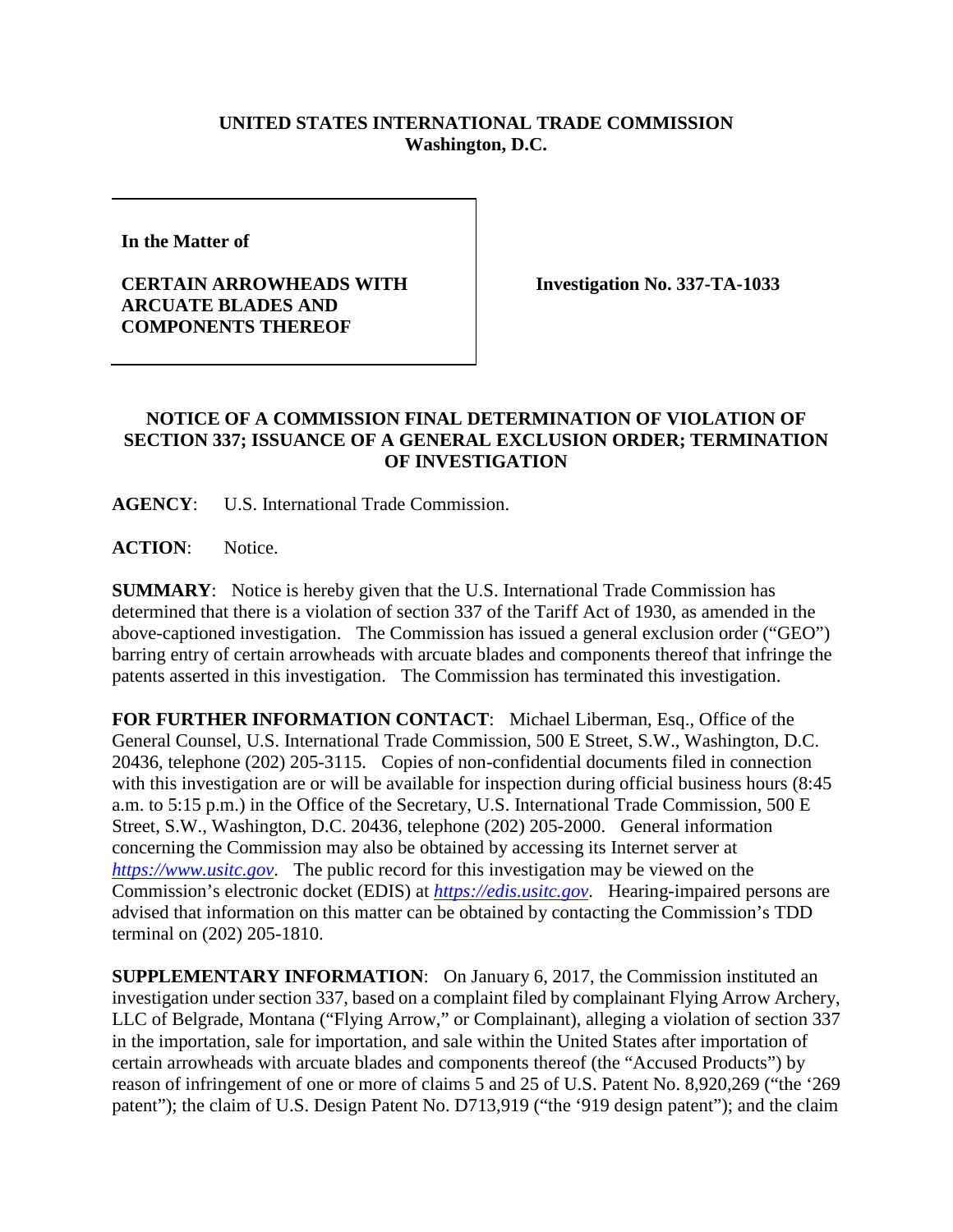of U.S. Design Patent No. D729,336 ("the '336 design patent") (collectively, the "Asserted Patents"). *See* 82 FR 1760-61 (Jan. 6, 2017) (Notice of Investigation). The Notice of Investigation named the following respondents: Arthur Sifuentes of Spring, Texas; Liu Mengbao and Zhou Yang, both of Guangdong, China; Jiangfeng Mao of Jiangsu, China; Sandum Precision Industry (China) Co., Ltd. (In-Sail) of Guangdong Province, China; Wei Ran, Dongguan Hongsong, and Wanyuxue, all of Guangdong, China; and Yandong of Henan, China. A Commission investigative attorney ("IA") is participating in this investigation. *Id*.

On April 4, 2017, the ALJ found Arthur Sifuentes, Zhou Yang, Jianfeng Mao, Sandum Precision, and Liu Mengbao (collectively, the "Defaulting Respondents") in default. *See* Order No. 6 (*unreviewed*, Commission Notice (Apr. 28, 2017)). On April 6, 2017, the ALJ issued an Initial Determination granting Flying Arrow's motion to terminate the Investigation as to the remaining respondents based on withdrawal of the infringement allegations in the Complaint. *See* Order No. 7 (*unreviewed*, Commission Notice (Apr. 28, 2017)).

On August 15, 2017, complainant filed a motion for summary determination of a violation of section 337 pursuant to Commission Rule 210.16(c)(2) to support its request for entry of a general exclusion order with respect to all asserted patents. The IA filed a timely response in support of the motion. No respondent filed a response to the motion.

On November 8, 2017, the presiding ALJ issued an ID (Order No. 9) granting Complainant's motion for summary determination thus finding a violation of section 337, and recommending the issuance of a GEO. No party petitioned for review of the ID.

On December 21, 2017, the Commission determined not to review Order No. 9. *See* "Notice of Commission Decision Not to Review an Initial Determination Granting Complainant's Motion for Summary Determination of a Violation of Section 337; Request for Submissions [on Remedy, the Public Interest, and Bonding]" (December 21, 2017) ("Commission Notice"). *See* 82 FR 61587-88 (Dec. 28, 2017). The Commission's determination resulted in a determination of a violation of section 337.

The Commission requested written submissions on remedy, public interest, and bonding. *Id*. Complainant and the IA timely filed their submissions pursuant to the Commission Notice. No other parties filed any submissions in response to the Commission Notice.

Having reviewed the submissions filed in response to the Commission's Notice and the evidentiary record, the Commission has determined that the appropriate form of relief in this investigation is a GEO prohibiting the unlicensed importation of certain arrowheads with arcuate blades and components thereof covered by one or more of claims 5 and 25 of the '269 patent, the claim of the '919 design patent, and the claim of the '336 design patent.